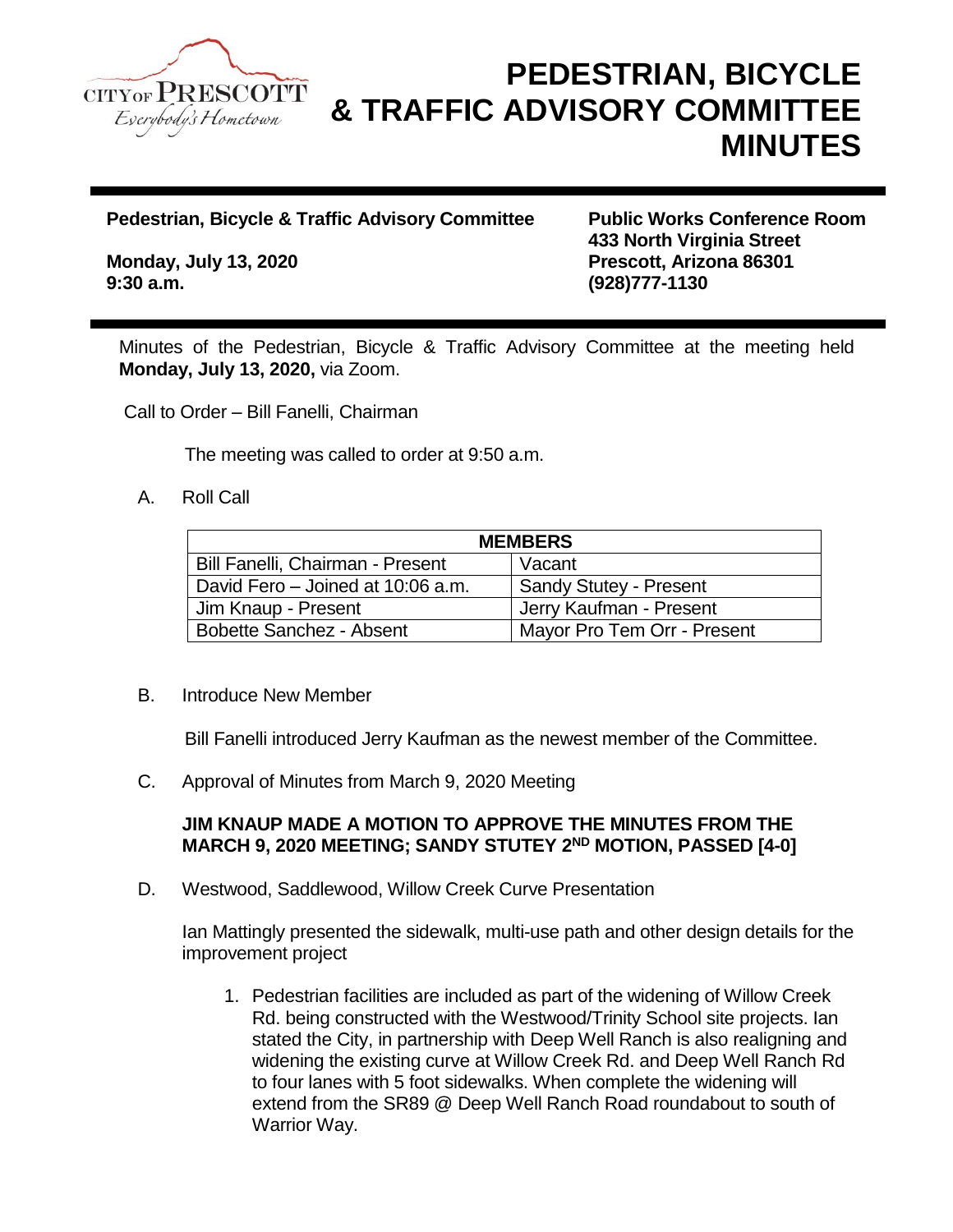- 2. Intersections (Warrior Way and Lone Elk) will be signalized, with ADA curb ramps at all four corners, marked crosswalks, and audible push buttons with full pedestrian access.
- 3. West side improvements A new 10-foot wide asphalt multi-use path will be constructed on Willow Creek Road from the south widening limits to Lone Elk trail where it will then connect to the multi-use path through the Saddle Wood subdivision. The path will cross under an existing drainage structure on SR89 to make other connections in the future.
- 4. Deep Well master plan No sidewalks are included in the Westwood subdivision. Internal trails within the subdivision open space areas is being provided for pedestrian use.

Sandy Stutey asked if bus stop improvements are being made at both intersections. Ian explained that the plans include notes designating areas within the right-of-way for future bus stop locations. He stated the plans do not include designed pull-outs.

Bill Fanelli asked if Willow Creek includes a striped shoulder. Ian showed the plans for the curve, explaining that the design does not include a marked shoulder or bike lane.

- E. Bill Fanelli also asked if the multi-use path is asphalt, Ian stated that the section within the Willow Creek Road right-of-way will be asphalt, however sections within the Saddlewood subdivision may be constructed out of a traditional decomposed granite material.
- F. Upcoming Major Pedestrian Related Projects

Ian Mattingly presented a recap of ongoing projects.

- 1. Four Points crosswalk –Ian provided an overview of the enhancements that have been made. These include a high visibility (ladder) crosswalk, bollard installation to sharpen the turn radius, additional pedestrian warning signage, rumble strips and pavement markings. The lighting and yellow turn arrow are currently being reviewed for future implementation.
- 2. FY20 Annual Chip Seal this project consists of four areas, two of which will improve bike travel. Area 1 is W. Gurley Street/Thumb Butte Rd from Park Ave to the west City Limits and will include bike lanes, sharrows and improved signing. Area 2 is  $6<sup>th</sup>$  Street where a new bike lane will be established to better define the bike lane through the corridor.
- 3. Mid-block crossings downtown staff is planning to install "State Law Yield for Pedestrians" in street signage at the 3 crosswalks downtown. Officer Johnson asked where the signage would be installed. Ian explained that they would be installed in the center of roadway between lanes or in the median. A mounting solution is being designed to allow removal during events and parades.
- 4. Scramble intersection the intersection has been restriped. Additional improvements will include truncated domes to meet ADA compliance and audible push button pedestrian poles.

Officer Johnson asked if it is possible to add "No Right On Red" signage to the signal pole mast arms for better visibility. Ian will create a work order to add the suggested signage.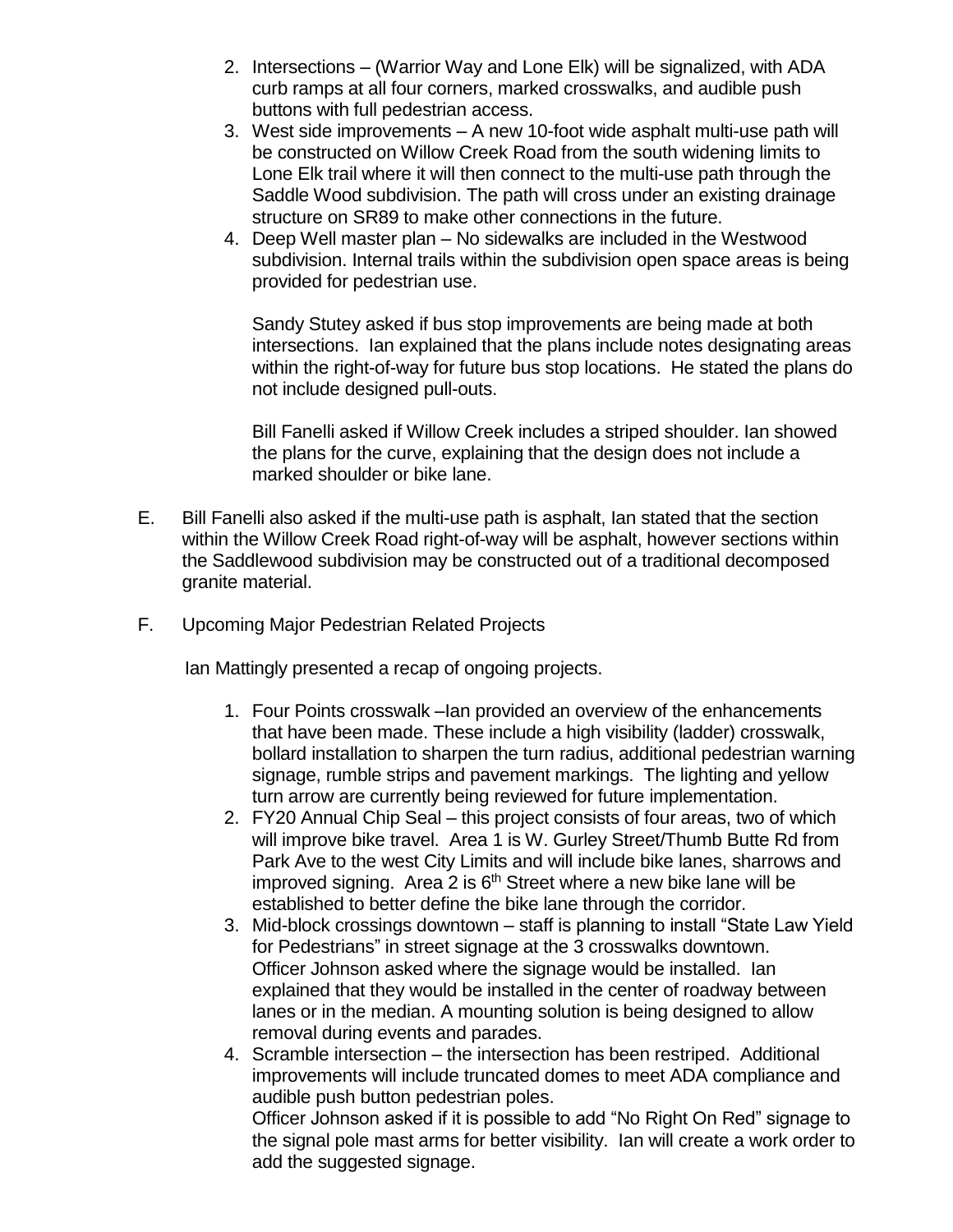Jim Knaup asked if the updated striping will hold up to the snow plows. Ian stated that the plows have potential to tear up the striping but staff has requested additional funds for FY21 to allow for striping twice during the fiscal year.

G. Monthly Review of Bike and Pedestrian Collisions

Four collisions were discussed

- 1. March 10, 2020 Intersection of Miller Valley Rd. and Iron Springs. A pedestrian ran through the crosswalk late and was struck by driver turning left. No citation issued.
- 2. May 20, 2020 Thumb Butte Rd. at Hassayampa Village Ln., single cyclist crashed while attempting to turn right while traveling too fast for the conditions. No citation issued.
- 3. June 6, 2020 Marina and Goodwin, bicycle traveling too fast and could not stop on the downhill at the 4-way stop and crashed into a car moving through the intersection. Bicyclist was cited.
- 4. July 4, 2020 Willow Lake Rd. west of Prescott Lakes Pkwy., two pedestrians were walking in the travel lane wearing dark clothes after 10 p.m. and were struck by a car traveling westbound. No citation issued.
- H. Safety Concerns from Members

Bill Fanelli and David Fero asked that SR89 through the Dells gets swept to remove glass and debris in roadway. Ian indicated city crews would be notified.

Jim Knaup asked about the possibility of adding "3 foot rule" signage on Thumb Butte Rd. to remind drivers of the law to give bicycle riders space while passing. Ian will look into proper use of the signage.

Bill Fanelli asked if contractors can be more diligent about removing barricades that obstruct bike lanes while construction is not active especially on Willow Creek Rd.

I. Current Road Project Updates

Whispering Rock project – road changes are underway on Willow Creek Rd, adding new turn pockets for both north and southbound travel. Bike lanes will continue through the project area.

Sandy Stutey asked if the plans include areas for transit stops. Ian stated that the plans include a note for a future bus stop within the right-of-way.

Bill Fanelli asked if there are any changes in the budget for road plans this year. Craig Dotseth stated that the primary budget constraints for FY21 are associated with our Penn Eastwood project. He stated that the City has kept the project in the budget, but will hold off until mid-year when we have revenue updates to make the final determination if it will begin in FY21

J. Next Meeting